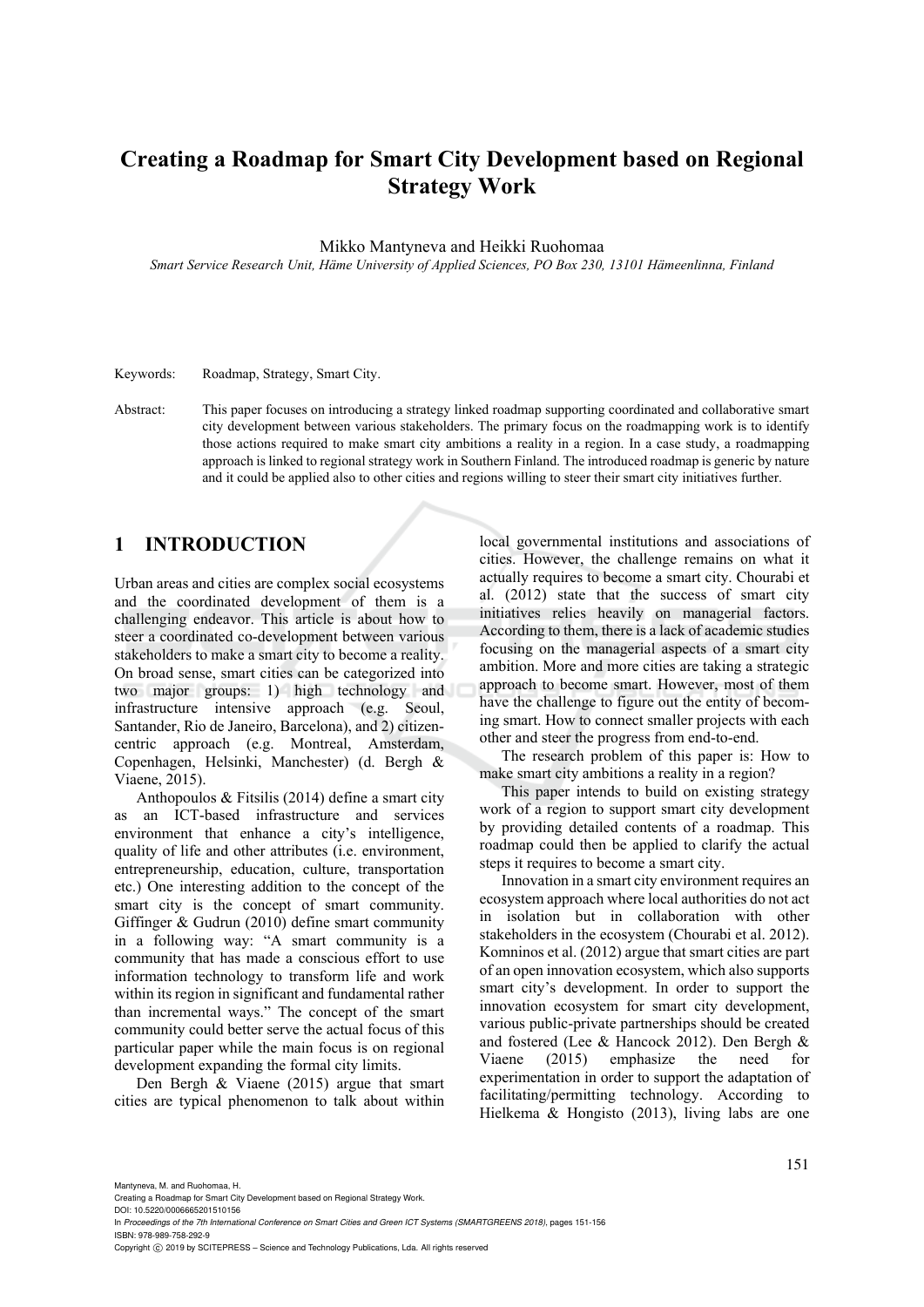relevant approach to incubate innovation and knowledge. Typically living labs have diverse functions and their activities are aligned with userdriven innovation principles.

From management perspective a smart city is more complex compared to traditional urban planning while it implies interaction among various stakeholders that are involved with different subsystems (transportation, health, and environment among others) (Komninos et al. 2012). Cities intending to become smart cities should prepare strategic plans and follow them (Nam & Pardo 2011). Glasmeier & Christopherson (2015) argue that in the vast majority of smart city related cases the actual implementation is more about renovation rather than about building completely new urban environments. This is the reason why smart city development should be managed as a transition rather than a project focusing on developing something completely new. As part of future strategy work, the cities ought to focus on identifying their strengths and build on those (Lazaroiu & Roscia, 2012). A roadmap approach focuses on the transition, not on building up a new smart city from the scratch.

Komninos et al. (2011) have studied how the creation of a common roadmap for urban innovation and economic development makes it easier to find consensus between stakeholders on shared longerterm objectives and their priorities. According to Lee & Hancock (2012), roadmapping is a viable methodology for seeking a shared understanding of future development. Garcia & Bray (1997) imply that according to the roadmapping literature the roadmapping process consists of three subsequent phases: these phases are 1) preliminary activity, 2) actual development of the roadmap, and 3) follow-up activity. In order to make a strategy implementation really happen is to prepare a concrete roadmap guiding future actions required.

### **2 CASE STUDY - SMART HÄME**

The applied case study in this paper is linked to the Growth Corridor Finland and especially one subregion on that geographical corridor. The Growth Corridor is located in southern Finland between the cities of Helsinki, Hämeenlinna, and Tampere, thus binding three sub-regions together. On both ends of the Growth Corridor, there are two smart cities that are identified and documented as smart cities in literature. Helsinki, the capital of Finland, is covered among others by (Hielkema & Hongisto 2013). The smart city development of Tampere is documented

among others by Caragliu et al. (2013) and Anthopoulos & Fitsilis (2014). Almost 40 percent of all jobs in the country are within the region and nearly half of the turnover of Finnish companies is generated in the growth corridor. This paper is focused on the Hämeenlinna sub-region (Proper Häme region). The case name Smart Häme is applied in this paper to remind about the historical name of the region. The vision of the corridor is to gain a recognized position as a growth platform of Finnish competence, as Finland's largest pool of skilled labor and as a basis of national competitiveness. In the long run, the corridor ensures sustainable growth, energy efficiency and new export-led business.

The Growth Corridor itself has a roadmap including among others following steps or activities: National level steering of regional development, becoming an experimentation platform as means of combining people, organizations, and projects. The development is intended to be implemented through managing a portfolio consisting of several projects. In order to meet the needs of both private businesses as well as public sector organizations, active networking is required. However, it seems that the roadmap is not as detailed as the one proposed in this paper.

The strategic plan is based on foresight work covering future trends. The regional strategic plan is a long-term vision and strategy. Province plan assigned to pursue the development of the province and the general guidelines for the development until the year 2040. Regional strategic plan objectives will be specified in the annual provincial program, as well as the regional strategic program implementation plan and regional plan.

Regional strategic plan's strategic priorities are: 1) growth corridors and accessibility, 2) diverse housing and welfare, 3) bio-based economy and sustainable use of natural resources, 4) the possibilities for the manufacturing industry, 5) internationalization and 6) attraction of the region.

The importance of regional development is to create synergies and concentration of investment cooperation between public and private actors. Increasing the development of a critical mass of resources facilitates the creation and development of successful businesses through innovation successful business. One challenge in Proper Häme is to improve the awareness and visibility among international investors and operators in the region, and the internal and external connections. The implementation of the smart city is supported by a smart specialization strategy.

In a smart specialization is also important to be able to react quickly to meet the needs of emerging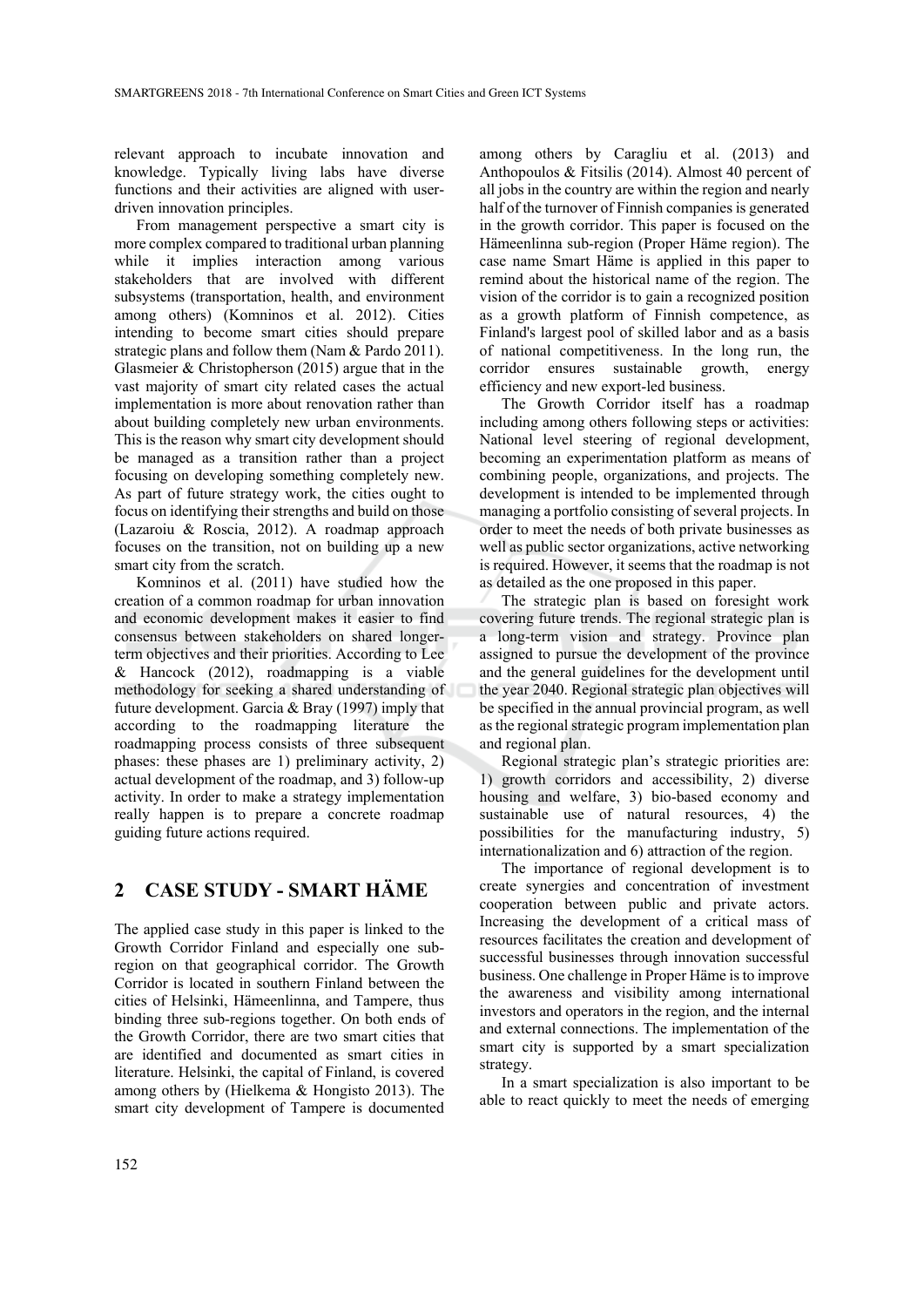industries. Also, promoting new entrepreneurship is important. In addition potential new startups, companies operating in traditional industries must invest in active experimentation culture, rapid and agile development projects, digitalization new opportunities provided by digitization and cooperation between stakeholders. Smart specialization it is expected to strengthen the already strong and emerging industries, enhance entrepreneurship and promote international competitiveness. Proper Häme's smart specialization priorities for the period 2018-2021 has been prepared in cooperation with the province's analysis of the strengths and utilizing statistical data.

Neirotti et al. (2014) classify different Smart City initiatives to various domains and even sub-domains. These domains are linked to the smart specializations in the roadmap. Giffinger & Gudrun (2010) propose that a smart city can be observed from six main dimensions (a smart economy, smart mobility, a smart environment, smart people, smart living, and smart governance). This paper takes another perspective and covers these smart city-related domains from four areas of specialization: Smart City, Smart Agriculture, Smart Factory, and Smart Health. In the following, these four areas of smart specialization are introduced.

### **Smart City**

In future city structure will be more mixed with each other, overlapping the housing, logistics, work and other activities. Digital services enable features such as location-independent work, which may occur, for example, the automatic guided vehicle in connection with work or leisure-related trips. This may involve an assembly for automatic vehicles very close to each other in a sequence of passing vehicles or for one driver to control the car why many combinations.

The main objective of Proper Häme's transport system related development is to support sustainable growth in the province, to improve the functionality and safety of everyday life, as well as to ensure good accessibility of the province. Transport automation is evolving rapidly. In 2040, an autonomous robotic vehicle is likely to be a fairly conventional mover on our roads. These autonomous cars have become more common in 25 to 30-year time span. This is done while the vehicle fleet is renewed. However, the prerequisite is the development of enabling legislation supporting automatic door openers, communicating with the vehicles and the use of the infrastructure. Adapting Mobility as a Service (MaaS) is about to be a combination of smart transport systems with a door-to-door emphasis.

### **Smart Agriculture**

Sustainable use, bio-economy and circular economy of natural resources, play a very important role in the EU and Finland's innovation strategies and development programs. Proper Häme has strong expertise in these areas. Energy efficiency and effective use of resources are becoming increasingly important targets. While resources are scarce and recycling of resources becomes an important competitive factor. The circular economy is related to the use of resources and materials improved in such a way that both the raw materials and their value will remain in circulation. In practice, this may mean, for example, that the product is designed so that the materials are separated and recycled.

Low-carbon and green economy is driven by international agreements, such as emissions trading and a commitment to complying with international climate agreement greenhouse gas emission reduction targets are increasingly influenced by the business community and individual consumers. Resources

The food industry needs domestic agriculture. Finnish conditions in the food industry largely depend on access to domestic raw materials. Agriculture and forestry production changes and changes in the demand for a new kind of breeding solutions. Also, the Finns ore and mineral resources are the subjects of increasing international interest.

# **Smart Factory**

The manufacturing industry is one of the traditional strong industries in Proper Häme region. Digitization is expected to change the manufacturing industry significantly. Future challenges include increasing industry's competitiveness and productivity. Changes in global demand for products and raw materials, production pressures to move to lower-cost countries and the change in the age structure of Finland's population greatly affect the future of Finland's industrial structure. One objective is to increase smartness to the industry by adapting the Industry 4.0 framework.

### **Smart Health**

Health and well-being are areas that increased utilization of technology (applications, data, genetic engineering) provides lots of opportunities. People have access to more and better ways to manage and promote their own health advances in technology. On the other hand, the growth related to the health and well-being associated with prosperity that is, those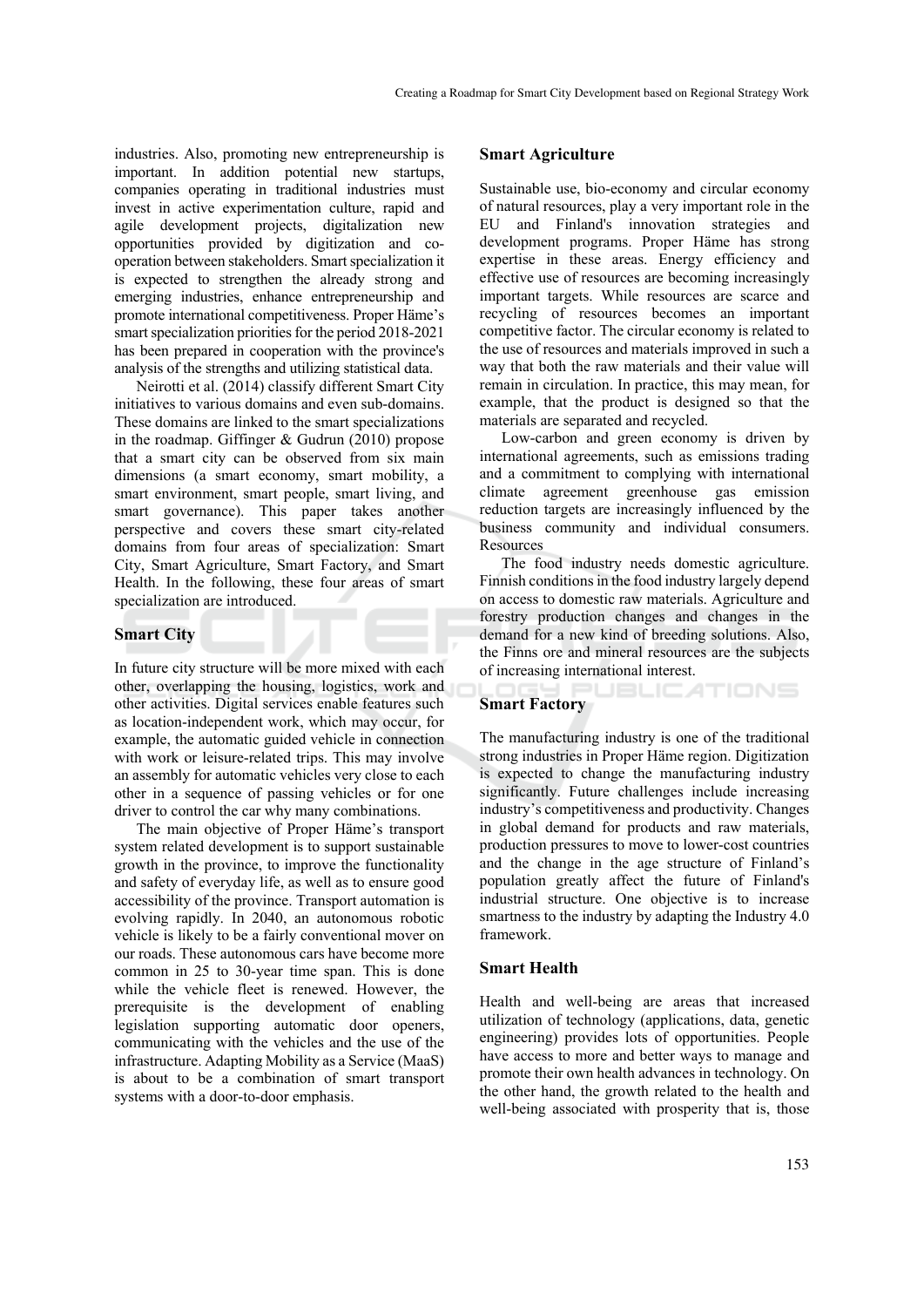who can afford to invest in their health. Thus, the health and well-being can also be formed more strongly in different parts of the population as a distinctive factor. From social equality and inclusion perspective, these issues should be taken into account as well.

In Finland, as well as in most European countries, the population is aging and the need for services is growing. While the aging is also declining the share of working-age people the current way of taking care of healthcare as well as social care especially among elderly people has to be changed. One route to increase productivity and availability of health and social care services is the adaptation of technology.

|  | Table 1: A phased roadmap for linking regional strategy work towards smart city development (adapted from Lee et al. 2013). |  |  |
|--|-----------------------------------------------------------------------------------------------------------------------------|--|--|
|  |                                                                                                                             |  |  |

| Preliminary<br>activity                             |                                          | Phase 1: Planning Step 1. Smart city mid- to long-term<br>vision and goals identified                                                           |                                                                                                                                                                         |
|-----------------------------------------------------|------------------------------------------|-------------------------------------------------------------------------------------------------------------------------------------------------|-------------------------------------------------------------------------------------------------------------------------------------------------------------------------|
|                                                     |                                          | Step 2. Definition of roadmap                                                                                                                   | Activity 1. Individual objectives of the<br>roadmap<br>Activity 2. Setting roadmap boundaries and<br>scopes<br>Activity 3. Defining an individual timetable             |
|                                                     |                                          | Step 3. Critical success factors for the<br>roadmap considered                                                                                  |                                                                                                                                                                         |
|                                                     |                                          |                                                                                                                                                 | Step 4. Organization of the project team Activity 1. Identify the party responsible for<br>the development of the roadmap<br>Activity 2. Form a working group           |
| Development<br>activity of<br>integrated<br>roadmap | Phase 2. Demand<br>identification        | Step 1. Identify urban problems<br>Step 2. Infer demands and solutions                                                                          |                                                                                                                                                                         |
|                                                     | Phase 3. Service<br>identification       | Step 1. Smart city services<br>classification                                                                                                   |                                                                                                                                                                         |
|                                                     |                                          | Step 2. Analysis of service trends<br>(Delphi)                                                                                                  |                                                                                                                                                                         |
|                                                     | Phase 4.<br>Technology<br>identification | Step 1. Smart city technologies<br>identification                                                                                               | Activity 1. Set classification standards for<br>technologies<br>Activity 2. List technologies<br>Activity 3. Establishment and verification of<br>classification system |
|                                                     |                                          | Step 2. Analysis of technical trends<br>(Delphi)                                                                                                |                                                                                                                                                                         |
|                                                     | Phase 5.<br>Roadmap drafting             | Step 1. Develop roadmap formats<br>Step 2. Analyze interdependencies<br>between service/device/technology<br>Step 3. Develop integrated roadmap |                                                                                                                                                                         |
|                                                     | Phase 6.<br>Roadmap<br>adjustment        | Step 1. Roadmap adjustment<br>Step 2. Roadmap verification                                                                                      |                                                                                                                                                                         |
| Follow-up<br>activity                               | Phase 7. Follow-<br>up stage             | Step 1. Development of execution plan<br>Step 2. Execution of plan                                                                              |                                                                                                                                                                         |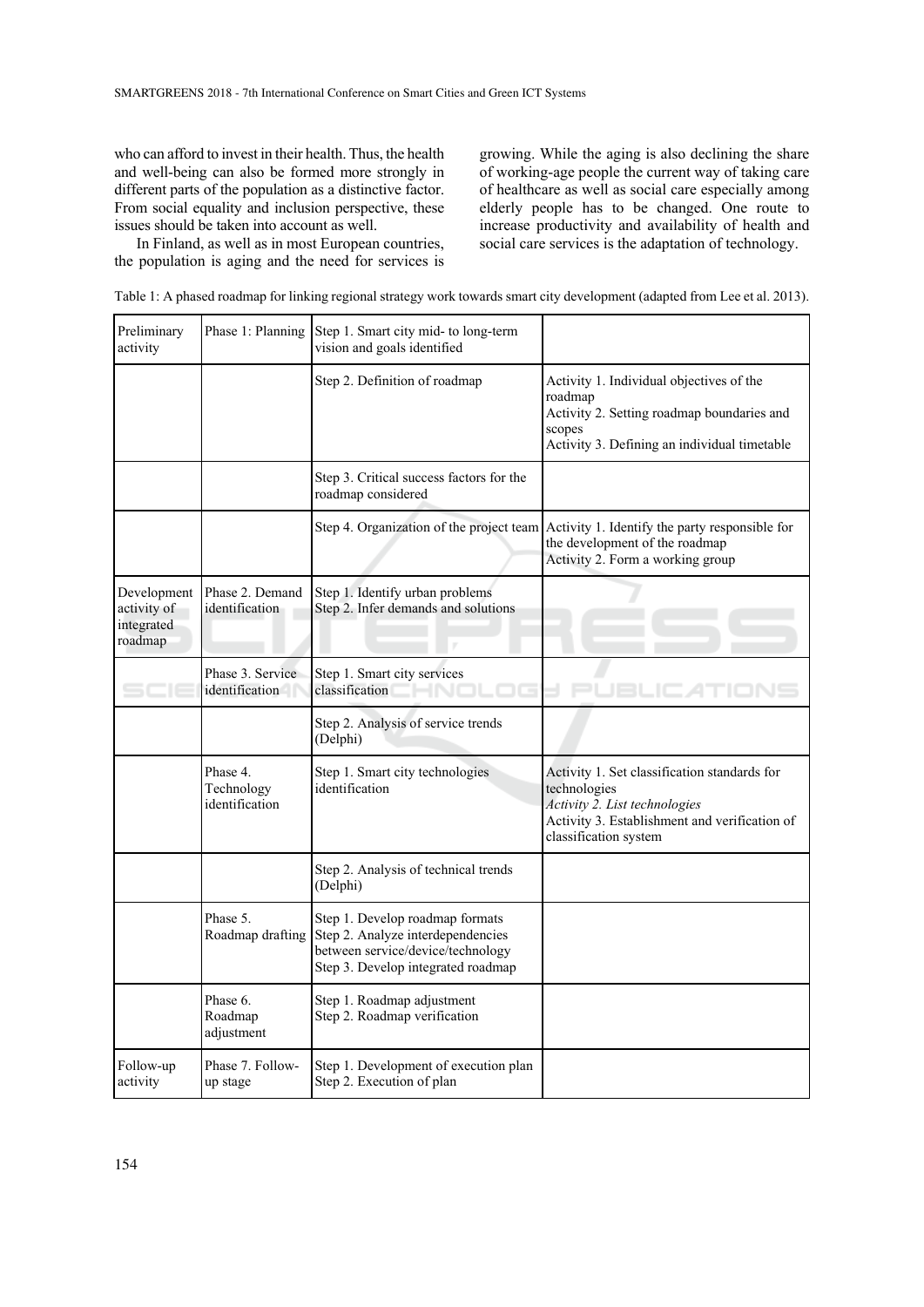Active retirement age is increasing consumption of services. Demand for leisure and cultural services is increasing, and this will benefit in particular those regions that are able to provide these services and to take into account the needs of older citizens.

## **3 GUIDANCE ON PREPARING A MORE DETAILED ROADMAP TO SUPPORT SMART CITY-RELATED STRATEGY IMPLEMENTATION**

This paper drafts guidelines on how to support transitioning towards a smart city by adapting a modified roadmapping approach developed in South Korea originally by Lee et al. (2013). They have introduced an integrated service-device-technology roadmap for smart city development. Our paper adapts a modified approach of some parts of their work to structure a roadmap for smart city development. However, since the emphasis of this paper is not directly linked to enabling technologies we have cut of some phases or steps from their framework.

The approach is such that a suggested roadmapping approach is presented in Table 1. By introducing this generic roadmap for strategy linked smart city development the intention is to support also other cities and communities with smart city ambitions to be able to proceed more systematically. The roadmap to be developed could serve as an important strategic documentation supporting communicating and directing various smart cityrelated initiatives.

Adapting various timeframes could be applied to provide a more detailed guidance on where to focus on various moments of time. These timeframes could be near future, mid-future and far future. It is suggested that the far future timeframe would be set in the case study's example until the year 2040 and thus link it to regional strategy work.

In order to create the contents of the roadmap, a series of workshops, several surveys, and in-depth interviews would be required. These activities belong to the next action items if there is further interest to apply smart city roadmap and link it to existing regional strategy work.

## **4 CONCLUSIONS AND SUGGESTIONS FOR FURTHER RESEARCH**

This paper has described a regional strategy linked roadmap to support co-ordinated and collaborative smart city development. A roadmap is expected to support co-ordination between various interest groups involved as well as between the projects related to the smart city initiative. The intention is such that the developed roadmap would serve as an important strategic resource and communication tool to support smart city development. Through the introduced case study, the following lessons have been identified, which may be relevant to similar projects in the future.

To be better able to coordinate and allocate resources for development work that is expected to last over twenty years it is important to have a strategy linked roadmap for smart city development. A developed detailed roadmap would provide a comprehensive and unified view of current and future trends and actions required for smart city development. A detailed roadmap is important while it is expected that there is limited guidance on how to proceed in phases to make smart city ambitions a reality. A national, as well as regional, co-ordination would be beneficial to align various smart city-related initiatives and projects. Also, communication and real collaboration between various stakeholders is important. Too often, each city is individually developing their own services and enabling infrastructure supporting the smart city.

# **REFERENCES**

- Anthopoulos, L. & Fitsilis, P., 2014. Exploring architectural and organizational features in smart cities. In *16th International Conference on Advanced Communication Technology. ieeexplore.ieee.org, pp. 190–195*.
- den Bergh, J.V. & Viaene, S., 2015. Key Challenges for the Smart City: Turning Ambition into Reality. In *2015 48th Hawaii International Conference on System Sciences. ieeexplore.ieee.org, pp. 2385–2394*.
- Caragliu, A., Del Bo, C. & Nijkamp, P., 2013. 10 Smart cities in Europe. Smart cities: governing, modelling and analysing the transition, p.173.
- Chourabi, H. et al., 2012. Understanding Smart Cities: An Integrative Framework. In *2012 45th Hawaii International Conference on System Sciences. ieeexplore.ieee.org, pp. 2289–2297*.